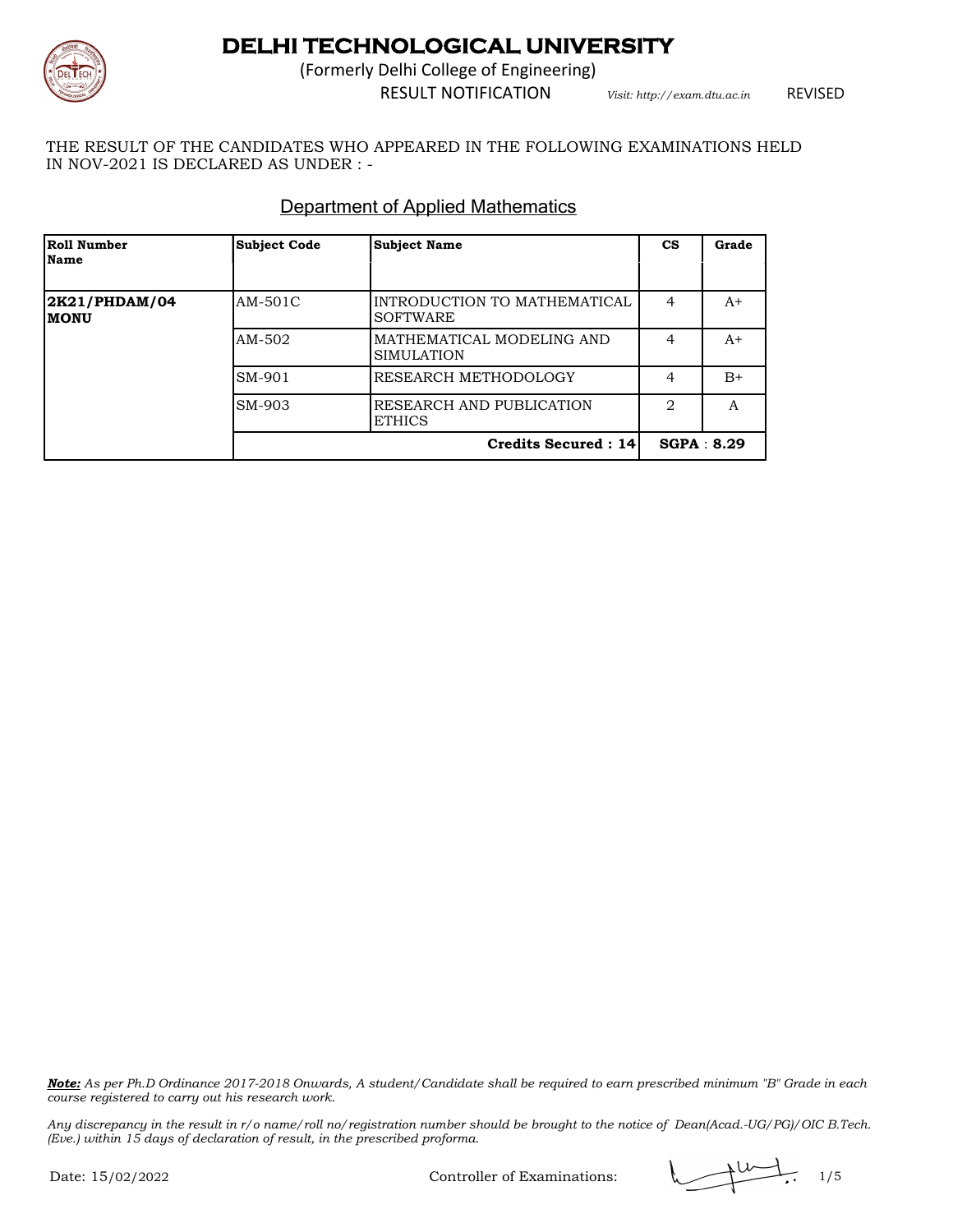

(Formerly Delhi College of Engineering)

RESULT NOTIFICATION *Visit: http://exam.dtu.ac.in*

REVISED

THE RESULT OF THE CANDIDATES WHO APPEARED IN THE FOLLOWING EXAMINATIONS HELD IN NOV-2021 IS DECLARED AS UNDER : -

| Roll Number<br><b>Name</b>             | <b>Subject Code</b> | <b>Subject Name</b>                       | $\mathbf{c}\mathbf{s}$ | Grade             |
|----------------------------------------|---------------------|-------------------------------------------|------------------------|-------------------|
| 2K21/PHDBT/01<br><b>MEGHA</b>          | <b>BIO5201</b>      | <b>OPEN AREA SEMINAR-I</b>                | $\overline{2}$         | $\Omega$          |
|                                        | SM-901              | RESEARCH METHODOLOGY                      | 4                      | $A+$              |
|                                        | SM-903              | RESEARCH AND PUBLICATION<br><b>ETHICS</b> | $\mathfrak{D}$         | $A+$              |
|                                        |                     | <b>Credits Secured: 8</b>                 |                        | SGPA: 9.25        |
| 2K21/PHDBT/02<br>MOHITA CHUGH          | <b>BIO5201</b>      | <b>OPEN AREA SEMINAR-I</b>                | 2                      | $\Omega$          |
|                                        | SM-901              | RESEARCH METHODOLOGY                      | 4                      | A                 |
|                                        | SM-903              | RESEARCH AND PUBLICATION<br><b>ETHICS</b> | $\overline{2}$         | $A+$              |
|                                        |                     | <b>Credits Secured: 8</b>                 |                        |                   |
| 2K21/PHDBT/06<br><b>BIDISHA BHOWAL</b> | <b>BIO5201</b>      | OPEN AREA SEMINAR-I                       | 2                      | $A+$              |
|                                        | SM-901              | RESEARCH METHODOLOGY                      | 4                      | A                 |
|                                        | SM-903              | RESEARCH AND PUBLICATION<br><b>ETHICS</b> | $\overline{2}$         | A                 |
|                                        |                     | <b>Credits Secured: 8</b>                 |                        | <b>SGPA: 8.25</b> |

### Department of Bio Technology

*Note: As per Ph.D Ordinance 2017-2018 Onwards, A student/Candidate shall be required to earn prescribed minimum "B" Grade in each course registered to carry out his research work.*

Controller of Examinations:  $\sqrt{2/5}$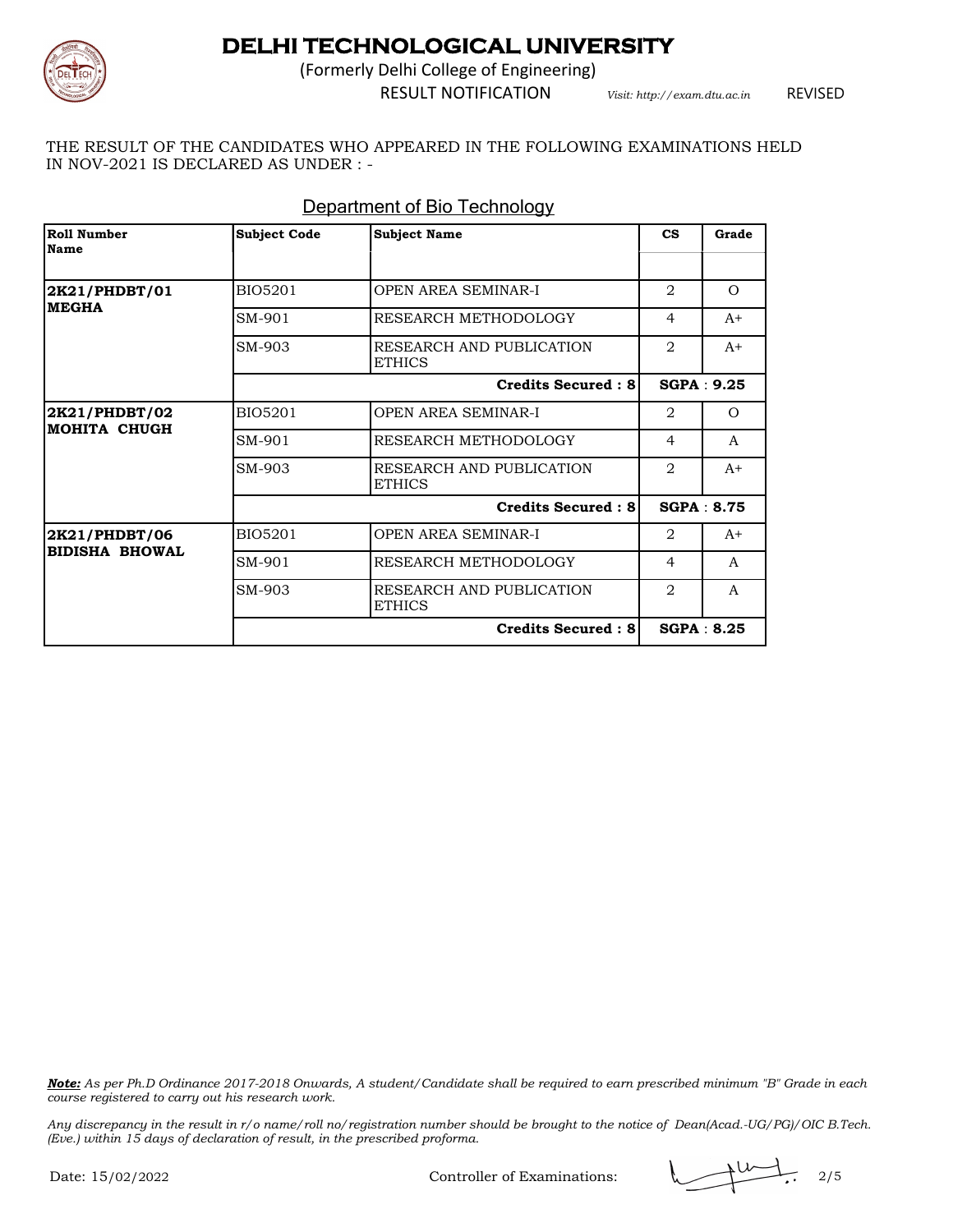

(Formerly Delhi College of Engineering)

RESULT NOTIFICATION *Visit: http://exam.dtu.ac.in*

REVISED

THE RESULT OF THE CANDIDATES WHO APPEARED IN THE FOLLOWING EXAMINATIONS HELD IN NOV-2021 IS DECLARED AS UNDER : -

| <b>Roll Number</b><br>Name             | <b>Subject Code</b> | <b>Subject Name</b>                                   | СS | Grade             |
|----------------------------------------|---------------------|-------------------------------------------------------|----|-------------------|
| 2K21/PHDEE/28<br><b>ISHILPA RANJAN</b> | PES6305             | OPTIMIZATION TECHNIOUE IN<br>ELECTRICAL SYSTEM DESIGN | 3  | A+                |
|                                        | SM-901              | RESEARCH METHODOLOGY                                  |    | $B+$              |
|                                        | SM-903              | RESEARCH AND PUBLICATION<br><b>ETHICS</b>             | 2  | A                 |
|                                        |                     | <b>Credits Secured: 9</b>                             |    | <b>SGPA: 7.89</b> |

#### Department of Electrical Engineering

*Note: As per Ph.D Ordinance 2017-2018 Onwards, A student/Candidate shall be required to earn prescribed minimum "B" Grade in each course registered to carry out his research work.*

Controller of Examinations:  $\sqrt{14/16}$ , 3/5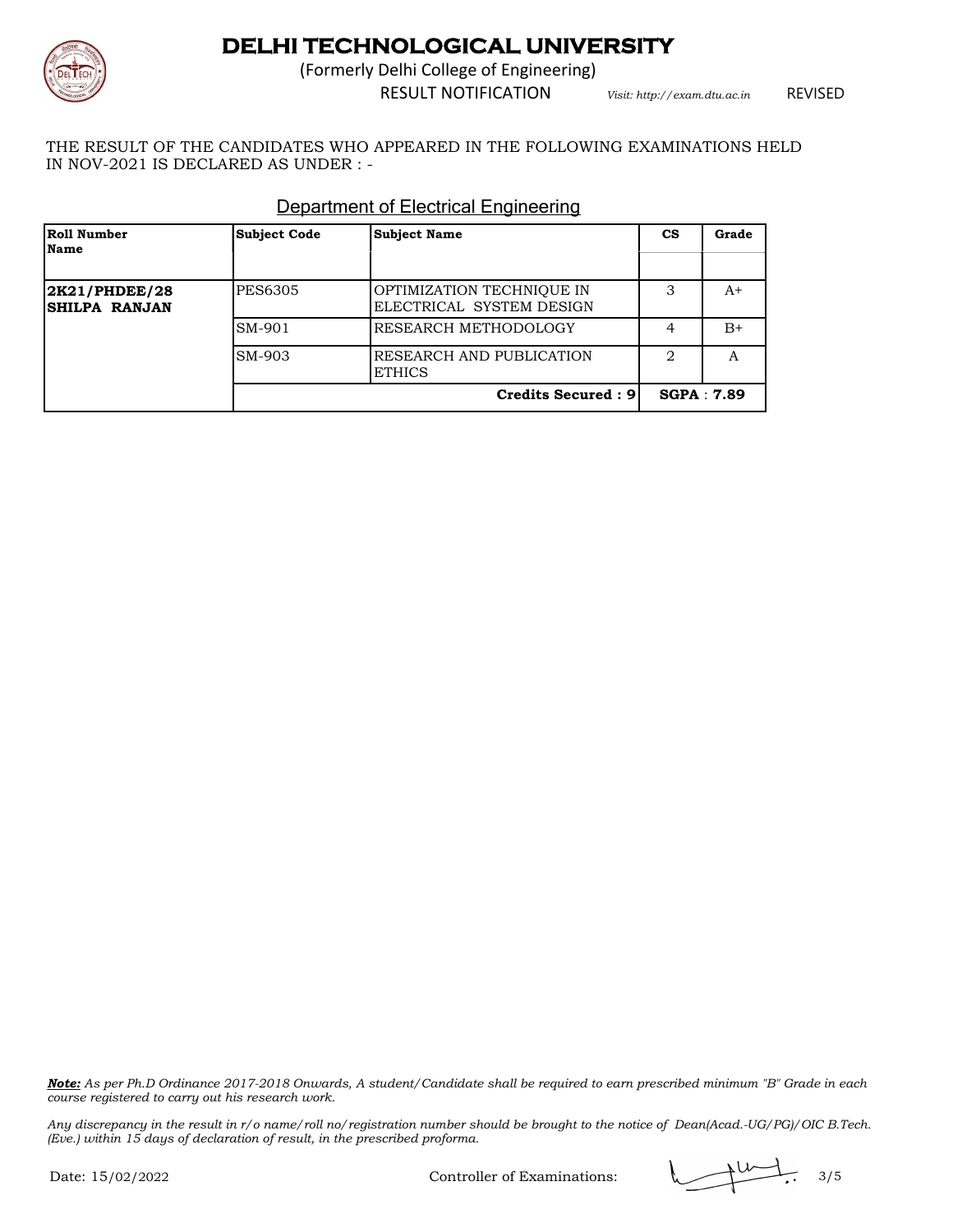

(Formerly Delhi College of Engineering)

RESULT NOTIFICATION *Visit: http://exam.dtu.ac.in*

REVISED

THE RESULT OF THE CANDIDATES WHO APPEARED IN THE FOLLOWING EXAMINATIONS HELD IN NOV-2021 IS DECLARED AS UNDER : -

| <b>Roll Number</b><br><b>Name</b>      | <b>Subject Code</b> | <b>Subject Name</b>                       | <b>CS</b>      | Grade             |
|----------------------------------------|---------------------|-------------------------------------------|----------------|-------------------|
|                                        |                     |                                           |                |                   |
| 2K21/PHDME/07<br><b>SHEKHAR SARSAR</b> | <b>PRD501</b>       | THEORY OF METAL CUTTING                   | 4              | $A+$              |
|                                        | SM-901              | RESEARCH METHODOLOGY                      | 4              | A                 |
|                                        | SM-903              | RESEARCH AND PUBLICATION<br><b>ETHICS</b> | $\overline{2}$ | A                 |
|                                        |                     | <b>Credits Secured: 10</b>                |                | SGPA: 8.40        |
| 2K21/PHDME/21<br><b>AHMAD EDELBI</b>   | <b>PRD501</b>       | THEORY OF METAL CUTTING                   | 4              | $A+$              |
|                                        | SM-901              | RESEARCH METHODOLOGY                      | 4              | $B+$              |
|                                        | SM-903              | RESEARCH AND PUBLICATION<br><b>ETHICS</b> | 2              | A                 |
|                                        |                     | <b>Credits Secured: 10</b>                |                | <b>SGPA: 8.00</b> |

#### Department of Mechanical Engineering

*Note: As per Ph.D Ordinance 2017-2018 Onwards, A student/Candidate shall be required to earn prescribed minimum "B" Grade in each course registered to carry out his research work.*

Controller of Examinations:  $\sqrt{1+\frac{1}{1+\frac{1}{1+\frac{1}{1+\frac{1}{1+\frac{1}{1+\frac{1}{1+\frac{1}{1+\frac{1}{1+\frac{1}{1+\frac{1}{1+\frac{1}{1+\frac{1}{1+\frac{1}{1+\frac{1}{1+\frac{1}{1+\frac{1}{1+\frac{1}{1+\frac{1}{1+\frac{1}{1+\frac{1}{1+\frac{1}{1+\frac{1}{1+\frac{1}{1+\frac{1}{1+\frac{1}{1+\frac{1}{1+\frac{1}{1+\frac{1}{1+\frac{1}{1+\frac{1}{1+\frac{1}{1+\frac{$